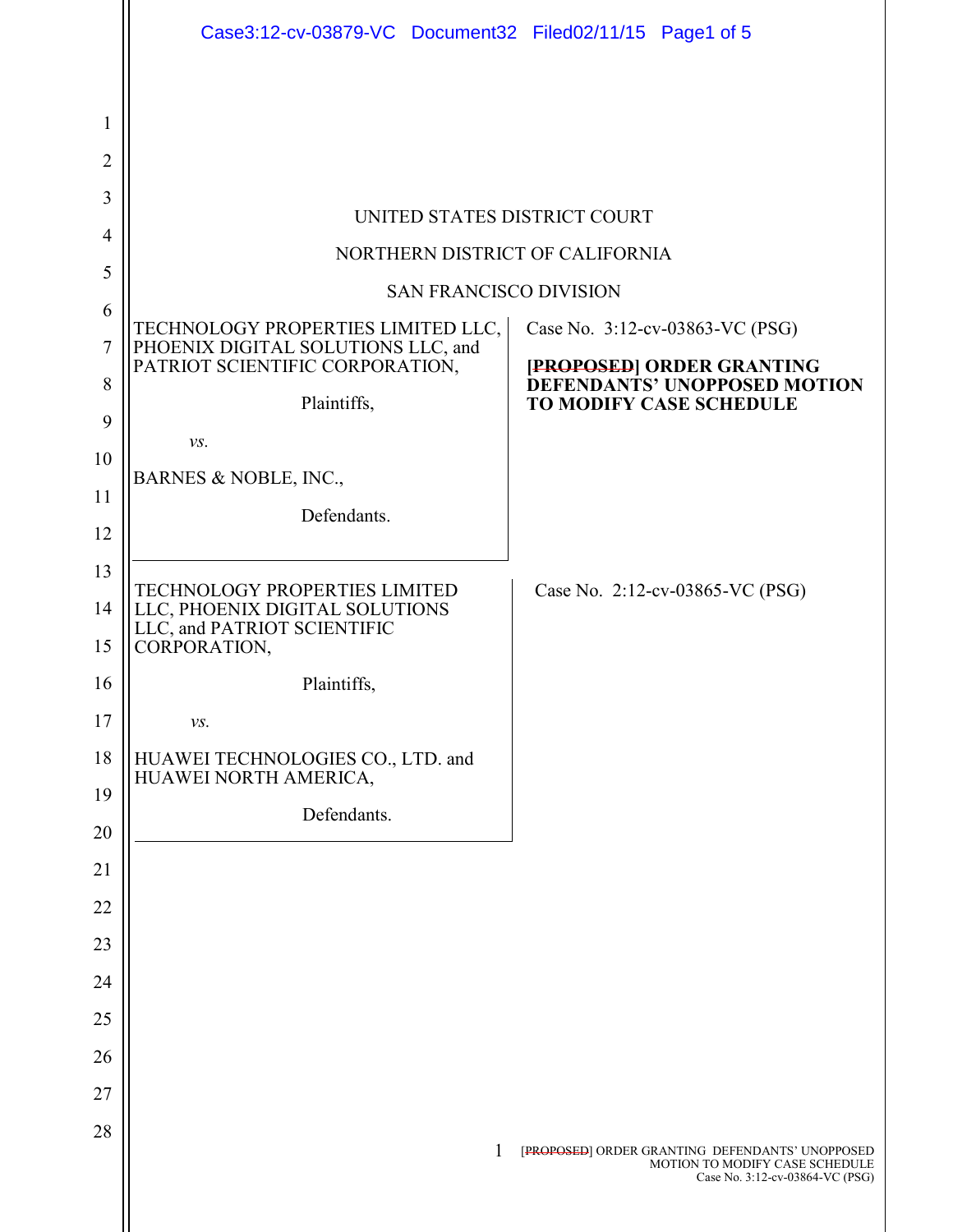|                               | Case3:12-cv-03879-VC Document32 Filed02/11/15 Page2 of 5                                                                      |                                                                                                                      |
|-------------------------------|-------------------------------------------------------------------------------------------------------------------------------|----------------------------------------------------------------------------------------------------------------------|
| 1<br>$\overline{2}$<br>3      | TECHNOLOGY PROPERTIES LIMITED<br>LLC, PHOENIX DIGITAL SOLUTIONS<br>LLC, and PATRIOT SCIENTIFIC<br>CORPORATION,<br>Plaintiffs, | Case No. 3:12-cv-03870-VC (PSG)                                                                                      |
| $\overline{4}$<br>5<br>6<br>7 | $\mathcal{V}\mathcal{S}.$<br><b>GARMIN LTD., GARMIN</b><br>INTERNATIONAL, INC., AND GARMIN<br>USA, INC.,<br>Defendants.       |                                                                                                                      |
| 8<br>9<br>10<br>11            | TECHNOLOGY PROPERTIES LIMITED<br>LLC, PHOENIX DIGITAL SOLUTIONS<br>LLC, and PATRIOT SCIENTIFIC<br>CORPORATION,                | Case No. 3:12-cv-03876-VC (PSG)                                                                                      |
| 12                            | Plaintiffs,                                                                                                                   |                                                                                                                      |
| 13                            | $\mathcal{V}\mathcal{S}.$                                                                                                     |                                                                                                                      |
| 14                            | ZTE CORPORATION and ZTE (USA) INC.,                                                                                           |                                                                                                                      |
| 15                            | Defendants.                                                                                                                   |                                                                                                                      |
| 16                            |                                                                                                                               |                                                                                                                      |
| 17<br>18                      | <b>TECHNOLOGY PROPERTIES LIMITED</b><br>LLC, PHOENIX DIGITAL SOLUTIONS<br>LLC, and PATRIOT SCIENTIFIC<br>CORPORATION,         | Case No. 3:12-cv-03877-VC (PSG)                                                                                      |
| 19                            | Plaintiffs,                                                                                                                   |                                                                                                                      |
| 20                            | VS.                                                                                                                           |                                                                                                                      |
| 21                            | SAMSUNG ELECTRONICS CO., LTD. and                                                                                             |                                                                                                                      |
| 22                            | SAMSUNG ELECTRONICS AMERICA,<br>INC.,                                                                                         |                                                                                                                      |
| 23<br>24                      | Defendants.                                                                                                                   |                                                                                                                      |
| 25                            |                                                                                                                               |                                                                                                                      |
| 26                            |                                                                                                                               |                                                                                                                      |
| 27                            |                                                                                                                               |                                                                                                                      |
| 28                            |                                                                                                                               |                                                                                                                      |
|                               | 2                                                                                                                             | [PROPOSED] ORDER GRANTING DEFENDANTS' UNOPPOSED<br>MOTION TO MODIFY CASE SCHEDULE<br>Case No. 3:12-cv-03864-VC (PSG) |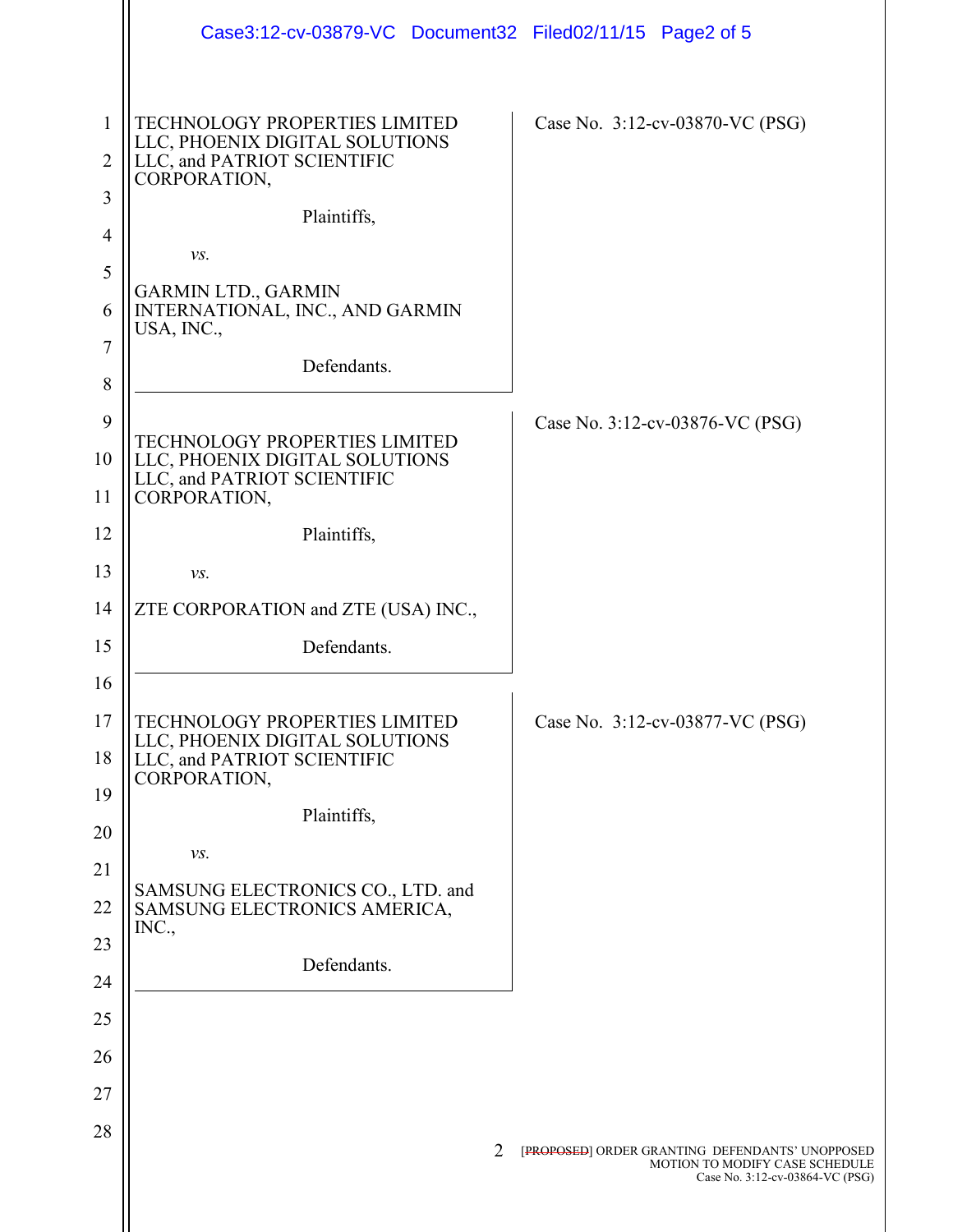|                          | Case3:12-cv-03879-VC Document32 Filed02/11/15 Page3 of 5                                                                             |                                                                                                                      |
|--------------------------|--------------------------------------------------------------------------------------------------------------------------------------|----------------------------------------------------------------------------------------------------------------------|
| 1<br>$\overline{2}$<br>3 | <b>TECHNOLOGY PROPERTIES LIMITED</b><br>LLC, PHOENIX DIGITAL SOLUTIONS<br>LLC, and PATRIOT SCIENTIFIC<br>CORPORATION,<br>Plaintiffs, | Case No. 3:12-cv-03879-VC (PSG)                                                                                      |
| $\overline{4}$<br>5      | VS.<br>NOVATEL WIRELESS, INC.,                                                                                                       |                                                                                                                      |
| 6<br>$\tau$              | Defendant.                                                                                                                           |                                                                                                                      |
| 8<br>9                   | <b>TECHNOLOGY PROPERTIES LIMITED</b><br>LLC, PHOENIX DIGITAL SOLUTIONS<br>LLC, and PATRIOT SCIENTIFIC<br>CORPORATION,                | Case No. 3:12-cv-03880-VC (PSG)                                                                                      |
| 10                       | Plaintiffs,                                                                                                                          |                                                                                                                      |
| 11                       | $\mathcal{V}\mathcal{S}.$                                                                                                            |                                                                                                                      |
| 12                       | LG ELECTRONICS, INC. and LG<br>ELECTRONICS U.S.A., INC.,                                                                             |                                                                                                                      |
| 13                       | Defendants.                                                                                                                          |                                                                                                                      |
| 14                       |                                                                                                                                      |                                                                                                                      |
| 15<br>16<br>17           | <b>TECHNOLOGY PROPERTIES LIMITED</b><br>LLC, PHOENIX DIGITAL SOLUTIONS<br>LLC, and PATRIOT SCIENTIFIC<br>CORPORATION,                | Case No. 3:12-cv-03881-VC (PSG)                                                                                      |
| 18                       | Plaintiffs,                                                                                                                          |                                                                                                                      |
| 19                       | ${\bf V}.$                                                                                                                           |                                                                                                                      |
| 20<br>21                 | NINTENDO CO., LTD. and NINTENDO OF<br>AMERICA INC.,                                                                                  |                                                                                                                      |
| 22                       | Defendants.                                                                                                                          |                                                                                                                      |
| 23                       |                                                                                                                                      |                                                                                                                      |
| 24                       |                                                                                                                                      | Before the Court is Defendants Barnes & Noble, Inc., Huawei Technologies Co., Ltd.,                                  |
| 25                       | Huawei North America, Garmin Ltd., Garmin International, Inc., Garmin USA, Inc., ZTE                                                 |                                                                                                                      |
| 26                       | Corporation, ZTE (USA) Inc., Samsung Electronics Co., Ltd., Samsung Electronics America, Inc.,                                       |                                                                                                                      |
| 27                       | Novatel Wireless, Inc., LG Electronics, Inc., LG Electronics U.S.A., Inc., Nintendo Co., Ltd., and                                   |                                                                                                                      |
| 28                       | 3                                                                                                                                    | [PROPOSED] ORDER GRANTING DEFENDANTS' UNOPPOSED<br>MOTION TO MODIFY CASE SCHEDULE<br>Case No. 3:12-cv-03864-VC (PSG) |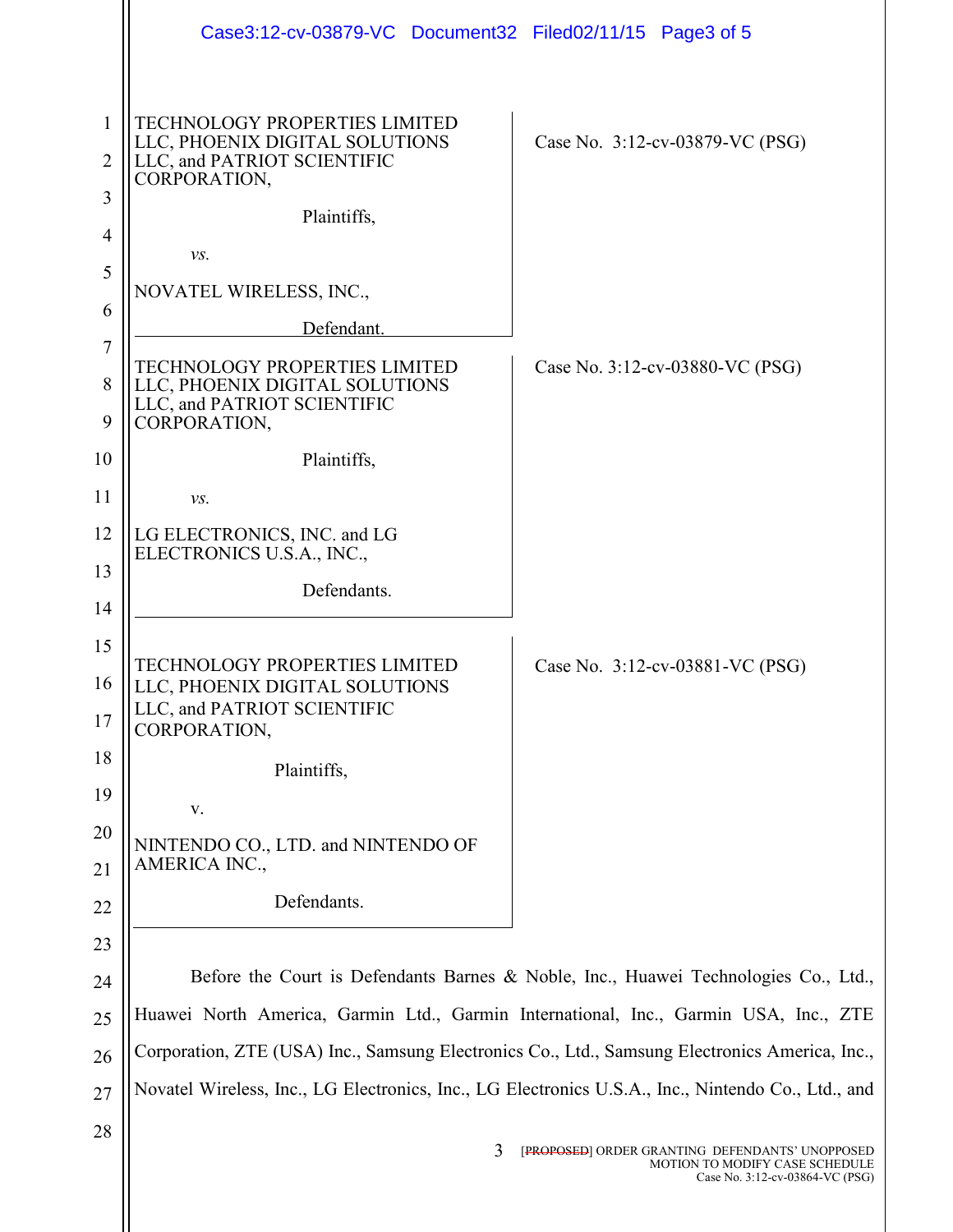## Case3:12-cv-03879-VC Document32 Filed02/11/15 Page4 of 5

1 2 3 4 Nintendo of America Inc.'s (collectively, "Defendants") Unopposed Motion to Modify the Case Schedule. For good cause shown, the Court GRANTS Defendants' Unopposed Motion, and amends the case schedule set forth in its November 20, 2014 Case Management Order (D.I. 40) as follows:

| <b>Event</b>                                                                                                                                  | <b>Original Due Date</b> | <b>New Due Date</b> |
|-----------------------------------------------------------------------------------------------------------------------------------------------|--------------------------|---------------------|
| Initial disclosures, discovery<br>disclosures, and disclosures of<br>asserted claims and<br>infringement contentions and<br>related documents | January 20, 2015         | N/A                 |
| Joinder of any additional<br>parties or other amendments to<br>the pleadings                                                                  | January 20, 2015         | N/A                 |
| Invalidity contentions and<br>related documents                                                                                               | March 3, 2015            | April 21, 2015      |
| Exchange of proposed terms<br>for construction                                                                                                | March 17, 2015           | May 5, 2015         |
| Exchange of preliminary claim<br>construction and prehearing<br>statement                                                                     | April 7, 2015            | May 26, 2015        |
| Joint claim construction and<br>prehearing statement                                                                                          | May 5, 2015              | June 23, 2015       |
| Completion of claim<br>construction discovery                                                                                                 | June 2, 2015             | July 21, 2015       |
| Opening claim construction<br>brief                                                                                                           | June 16, 2015            | August 4, 2015      |
| Responsive claim construction<br>brief                                                                                                        | June 30, 2015            | August 18, 2015     |
| Reply claim construction brief                                                                                                                | July 7, 2015             | August 25, 2015     |
| Fact discovery cut-off                                                                                                                        | July 22, 2015            | September 8, 2015   |
| Opening expert reports due                                                                                                                    | August 19, 2015          | October 6, 2015     |
| Rebuttal expert reports due                                                                                                                   | N/A                      | November 5, 2015    |
| Close of expert discovery                                                                                                                     | September 16, 2015       | December 3, 2015    |
| Last day to file summary<br>judgment motions                                                                                                  | September 30, 2015       | January 15, 2016    |

## 4 [PROPOSED] ORDER GRANTING DEFENDANTS' UNOPPOSED MOTION TO MODIFY CASE SCHEDULE Case No. 3:12-cv-03864-VC (PSG)

28